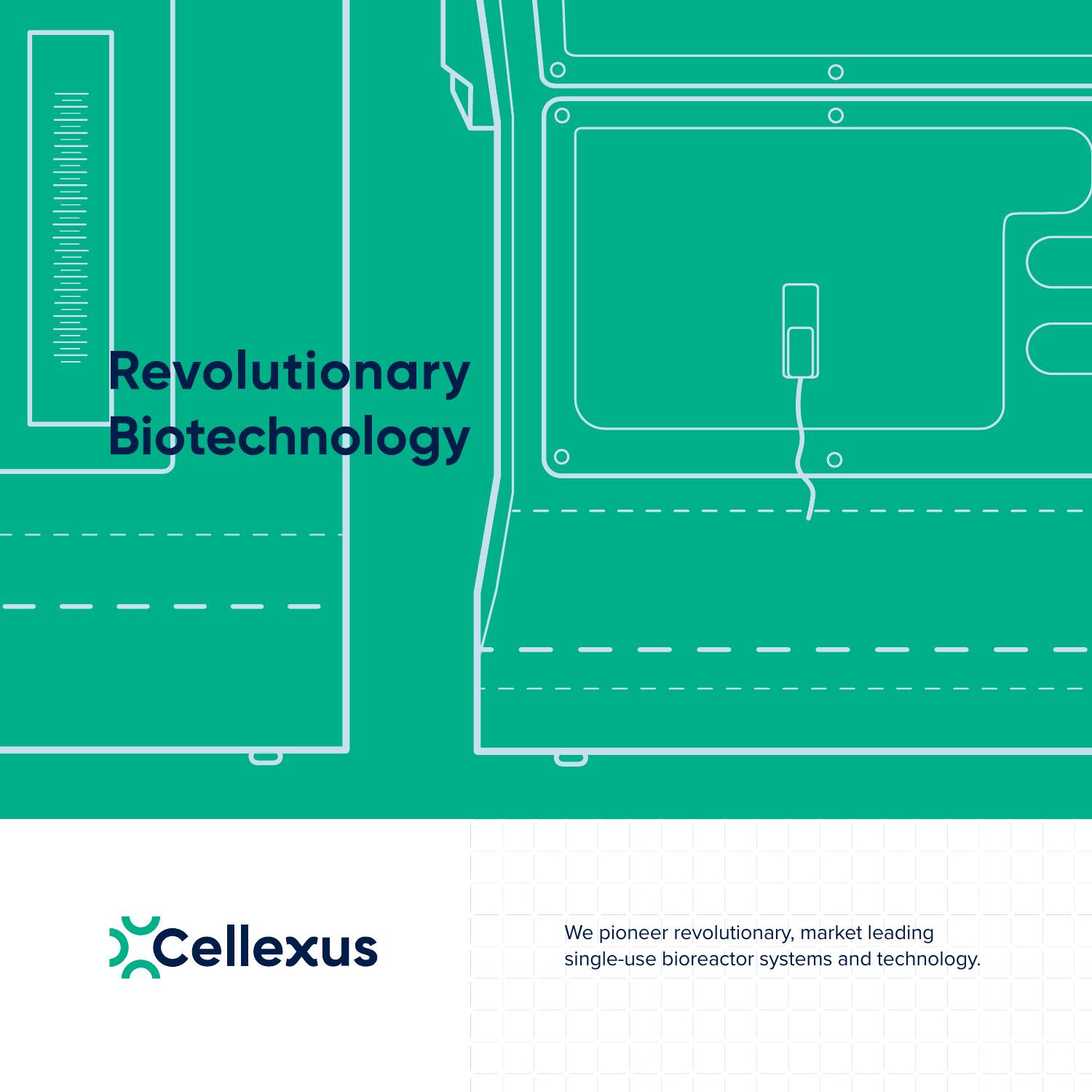

# **This is the most innovative technology on the market.**

#### **Pioneers of Biotech**

We pioneer revolutionary, market leading single-use airlift bioreactor systems and technology.

The CellMaker system delivers a unique way of aerating and mixing your process using airlift technology. This is the most innovative technology on the market.

We are a fully accountable and proactive partner, providing industry leading expert advice and guidance to our clients.

# **Contact us for a demonstration. www.cellexus.com**

# **Innovative Technology**

Using our patented airlift technology to allow for optimal aeration, cells are cultured more efficiently and the need for mechanical mixing is eliminated.

We offer a solution that is easy to use, fast and scalable.

# **Rapid Results**

Faster results give you a faster route to market.

Downtime is minimised with a quick set-up and no reactor autoclaving or cleaning required.

## **Maximum Control**

An integrated Peltier based heater cooler enables accurate temperature control from 16°C to 40°C without the need for external equipment.

Our easy-to-use software allows users to monitor and control parameters (pH and DO) for excellent reproducibility.

# **Flexible**

Use one system to produce a range of cell types in working volumes from 3L to 50L. Plus, the compact size of our systems provides a comparably low laboratory footprint.

#### **The CellMaker range of single-use disposable bioreactors are designed to speed up and simplify cell culture and fermentation processes.**

The CellMaker has been proven successful with microbial cell cultures such as E. coli, P. pastoris, algae, yeast and bacteriophage.

#### CellMaker Controller

Allows manual or automatic control of the bioprocess.

**CellMaker Enclosure** 

Available in two sizes: 8L or 50L. **8 Litre:** Work with volumes from 3L to 8L. **50 Litre:** Work with volumes from 10L to 50L.

#### **CellMaker** Baa

Our 8L and 50L CellMaker Bags are easily replaced within minutes for a fast turnaround.